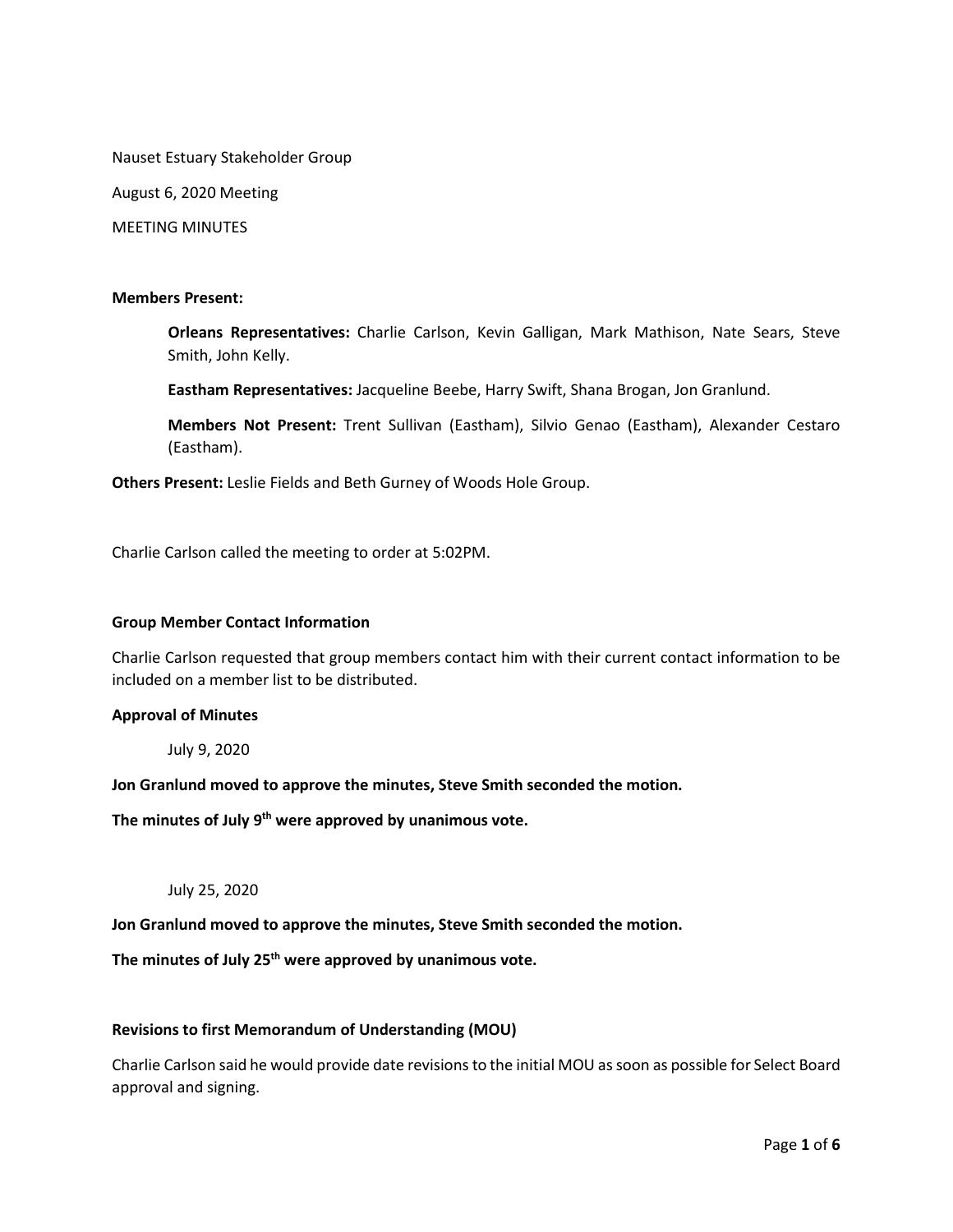## **Special Review Procedure (SRP), review draft letter**

The Group discussed revisions to the letter, including:

- Stating a range of dredge volumes, to be determined based on a future determination of the channel width.
- State and federal members would not be voting members of the NESG, but would be representatives of their agencies, and so the only voting members of the NESG would be the town representatives. Woods Hole Group advised that MEPA would not consider whether the members of NESG votes or not.

Leslie Fields informed the Group that the timing of the letter is ahead of where the Group is, because it is prior to when the Select Boards in Eastham and Orleans are voting to move forward. She said the timeline and voting does not need to be addressed in the letter, but it can be addressed in person with the agency representatives at the first meeting.

## **Permitting Processes Discussion**

#### **MEPA Response**

MEPA has up to 60 days to respond to the SRP letter because they have to publish the request in the Environmental Monitor and they have a statutory time period to respond.

## **Environmental Notification Form (ENF)**

January 2021, an expanded Environmental Notification Form (ENF) will be submitted, MEPA wwill respond with a certificate from the Secretary that will detail the scope for the Environmental Impact Report (EIR). An ENF is submitted first, which provides the scope for the EIR.

The ENF will take three to four months to prepare from October due to its length. The document will contain reports, information, impacts, describesthe preferred alternative, and addresses consistency with local and state plans and policies. A Dredge Materials Management Plan will be part of the ENF submittal as well as an Essential Fish Habitat Assessment, which has been completed and not been written. Red tide study details will be described in an appendix to the ENF document.

#### **Shellfish Survey Results**

Jon Granlund stated that the shellfish survey was completed a few years ago, and now there are blue mussel sets being harvested, and asked how that affects the permitting, or if a productive bed moves elsewhere if it has been harvested. WHG responded that the Division of Marine Fisheries (DMF) will advise on the dynamic situations.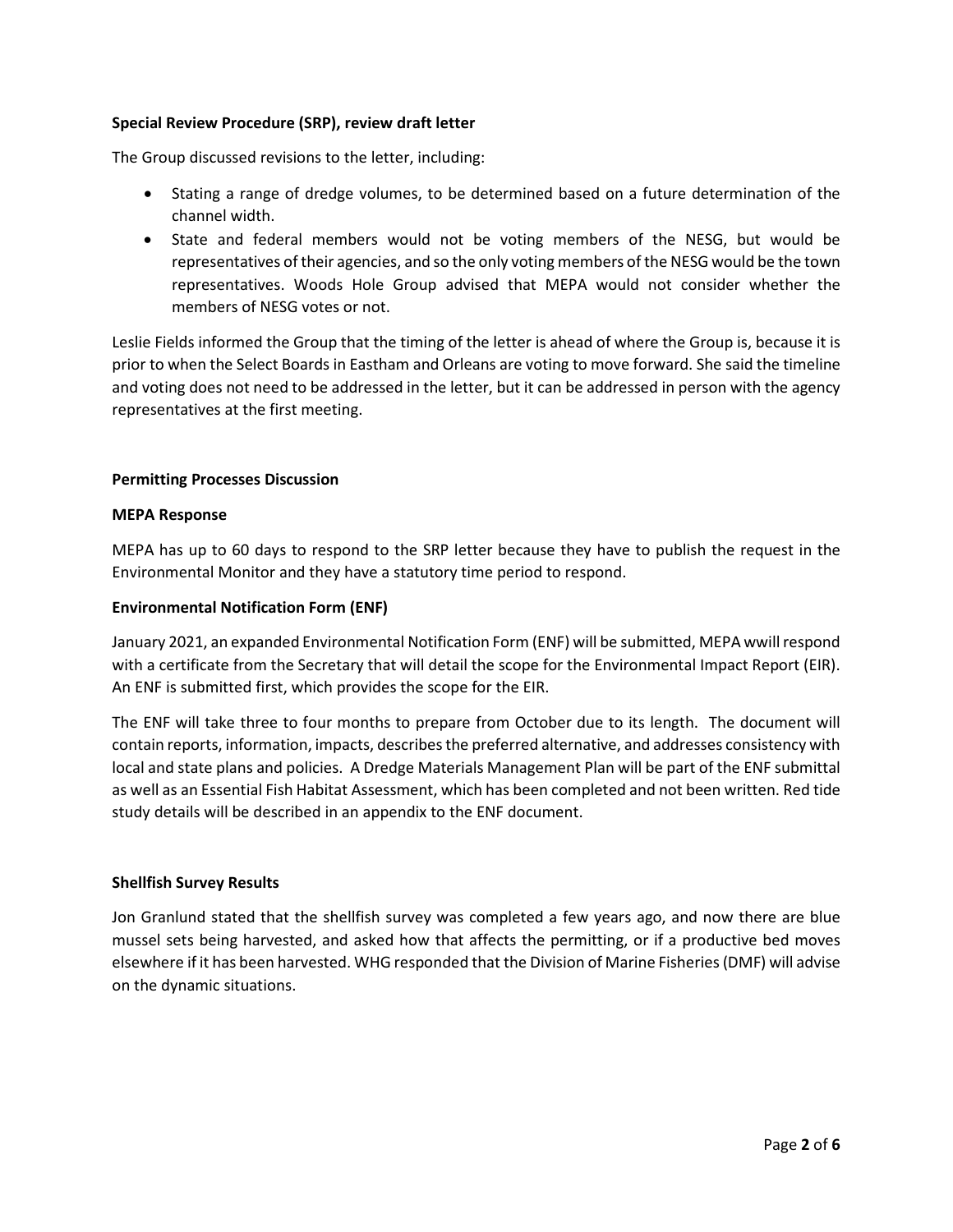# **Local Permit Applications**

In response to a question raised by Kevin Galligan, WHG stated that it is acceptable for Orleans and Eastham to be co-applicants and both listed on the application. They stated that other towns have done this in the past. Kevin Galligan pointed out it would be helpful to be able to say that the local Conservation Commissions are aware of the project and have been consulted and he recommended that each local Conservation Agent be consulted, through an informal conversation or pre-application consultation, to ensure the project meets the local bylaws.

**Jon Granlund moved to send the Special Review Procedure Request letter with the changes as discussed, Steve Smith seconded the motion.** 

**The Special Review Procedure letter was approved by unanimous vote.** 

## **September 1st Meeting with State and Federal Representatives Overview**

WHG provided an overview for the meeting scheduled for Sept  $1^{st}$ . Leslie Fields said they would present a PowerPoint, and be open to questions. They would not go over other issues or topics, but give the representatives an idea of existing conditions, data collected, alternatives considered, impacts associated, and the expected permitting path.

The Group discussed ensuring the project met the Open Meeting Law, recording and broadcasting the meeting, and agenda postings.

#### **Second MOU between Eastham and Orleans**

WHG said the second MOU will be similar to the one for the Herring River restoration project between Wellfleet and Truro, and they will review it again to draw comparisons. They stated that the MOU will not be complicated for Group to review.

#### **WHG Scope Proposal for Future Consulting**

#### **Woods Hole Group described their proposal in detail:**

■ The first task is an expanded Joint MEPA, NEPA, CCC review.

#### **Task 13.1**

- **Draft ENF and DRI and scoping with the National Park Service.**
- Notices in paper re: public meetings, work with CCNS and federal notice requirements, attend meeting with Cape Cod Commission (CCC) prior to filing document, per CCC requirements, notify abutters within 300' radius of project, hold two public meetings after documents are filed, but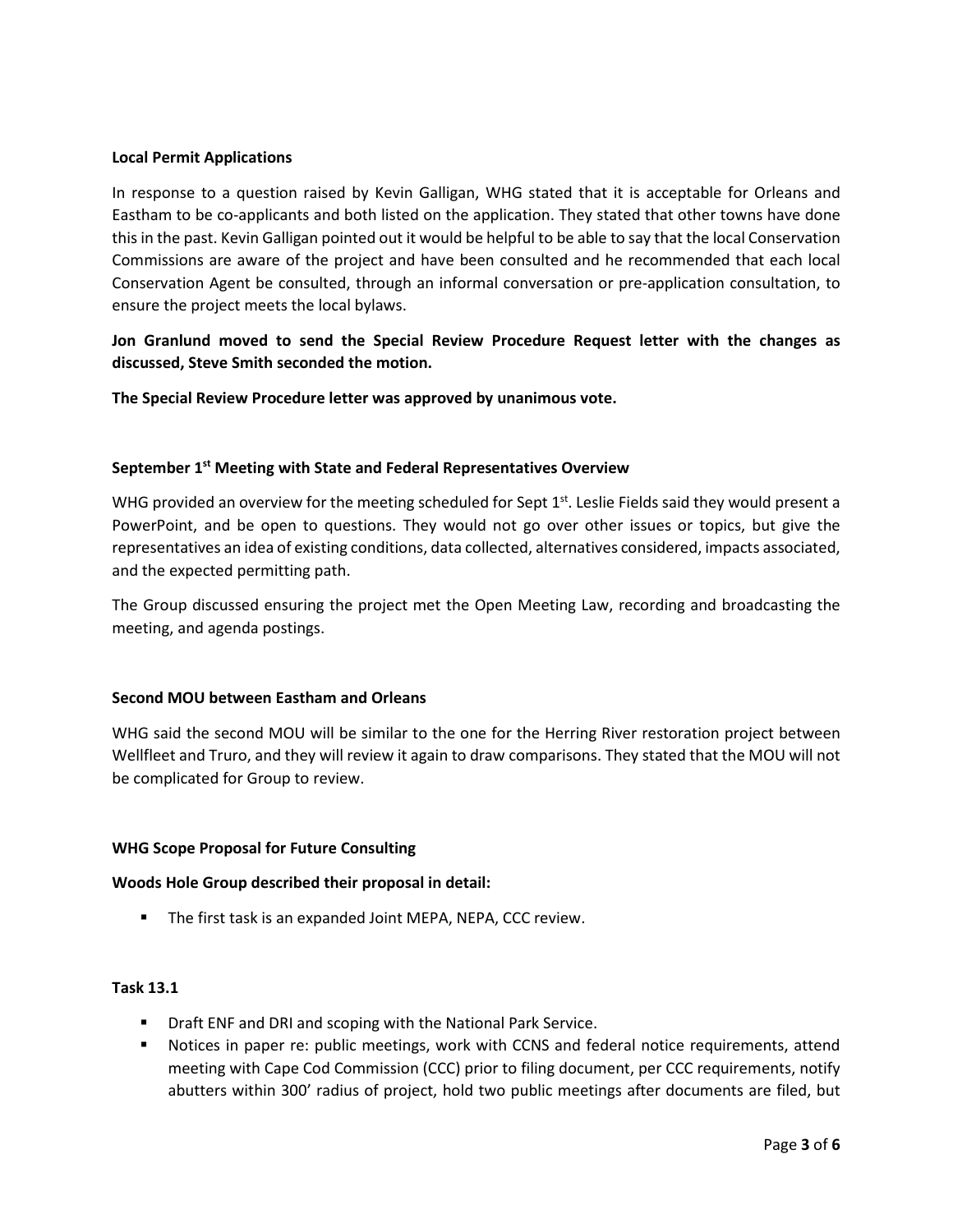must satisfy all 3 agencies, respond to comments from agencies prior to final determination is made. At end, will receive decision certificate with scope for EIR, and will hear from CCNS as to whether an Environmental Assessment or Environmental Impact Statement is required, and what needs to be in these documents.

## **Task 13.2**

**Prepare EIR and EA, or, EIS. The cost is an estimate for now, with the true cost to be determined** based on agency requirements that emerge after the ENF is filed..

## **Task 13.3**

**Provide information and meet with the CCC. CCC staff will make a recommendation, however the** process includes completing the process to the satisfaction of MEPA and NEPA first.

After review by MEPA, NEPA and CCC, other local and federal permits will be sought. Engineering plans will need to be reformatted for Chapter 91 and US Army Corps of Engineers (USACE) permitting.

## **Task 13.6**

**An application would be completed and filed that describes consistency with coastal zone policies.** USACE would be an individual permit, including consulting with tribes for sensitive archeological considerations as well as an application with National Marine Fisheries.

Twelve meetings are budgeted with Woods Hole Group.

The total cost for the services described is \$240,000 - \$280,000.

#### **Permitting Funding Eastham and Orleans**

Kevin Galligan stated the towns should consider that the cost be divided evenly between Orleans and Eastham. Jacqui Beebe replied that the Eastham Town Warrant is going to the printer in two weeks so the Select Board would need to decide very soon, as Eastham does not have an appropriation to fund the permitting tasks.

Shana Brogan asked if the draft matrix, dredge feasibility study, and cost estimates would be ready in order to consider them prior to going forward with the permitting phase.

Charlie Carlson said the information would not be ready, but there is sufficient information for the Select Boards to make decisions.

Mark Mathison joined the meeting.

WHG said they would break the funding down by fiscal year for budgeting purposes.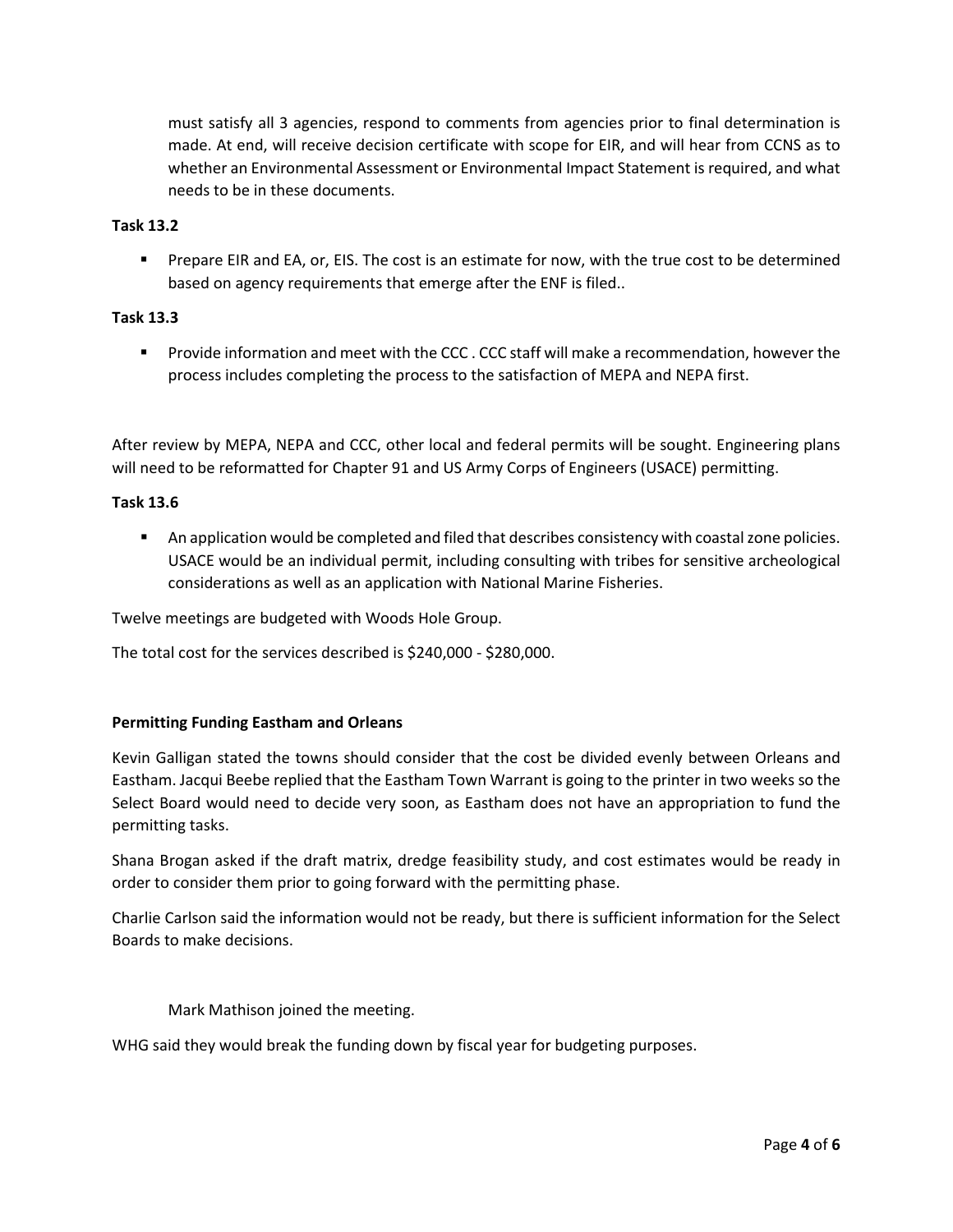Jacqui Beebe stated that the Eastham Select Board is going to ask what the dredging is going to cost and suggested that some of the Orleans and Eastham Select Board members meet informally due to the time constraint.

# **Project Schedule**

Charlie Carlson asked about whether there are ways to shorten the process.

Leslie Fields responded that the joint review process is complicated, takes a lot of time, and there are statutory comment and review periods that have to be followed. They can try to work faster and harder to the extent they can. She reiterated the joint review is a long-term project and will take time and that the CCNS will involve the National Park Service, not just the CCNS.

They said they can file with other agencies prior to receiving local Orders, but the other agencies will not issue permits until they have a copy of the local Order of Conditions.

## **Project Cost**

Shana Brogan stated that the costs associated with implementing restorations and mitigation should be factored into the cost of the project. Shana Brogan also asked whether project bid specifications, bidding assistance, and project oversight would be included into the construction cost estimates. Leslie Fields said the bidding items would be factored into the cost**.** 

Kevin Galligan asked about cultural archeological resources, and stated that PAL may have done work in this area that could be utilized. He agreed that more data may be required to provide to local boards and committees, and suggested building in a contingency into the overall cost of the project.

The Group agreed to request that Woods Hole Group add a 10% contingency to the permitting scope to account for possible additional meetings and data collection.

Charlie Carlson stated that the project is very important to the two towns and would like Woods Hole Group to pay special attention to the project timeline and production of deliverables, especially given that it already has a long timeline.

#### **Channel Width**

Charlie Carlson said that a 100' channel is preferred for fishermen, navigational safety, and the amount of boat traffic and he sees three alternatives. He went over options for the width of the channel, and suggested seeking a permit for a 100' channel for flexibility.

Charlie Carlson suggested delaying a decision on 100 or 50' channel until after the September  $1<sup>st</sup>$  meeting with the regulatory agencies.

Steve Smith suggested a 50' channel in Eastham, and a 100' wide channel in Orleans waters, and believes this will be more acceptable to both towns and help move the project along, and both towns should use the same disposal areas.